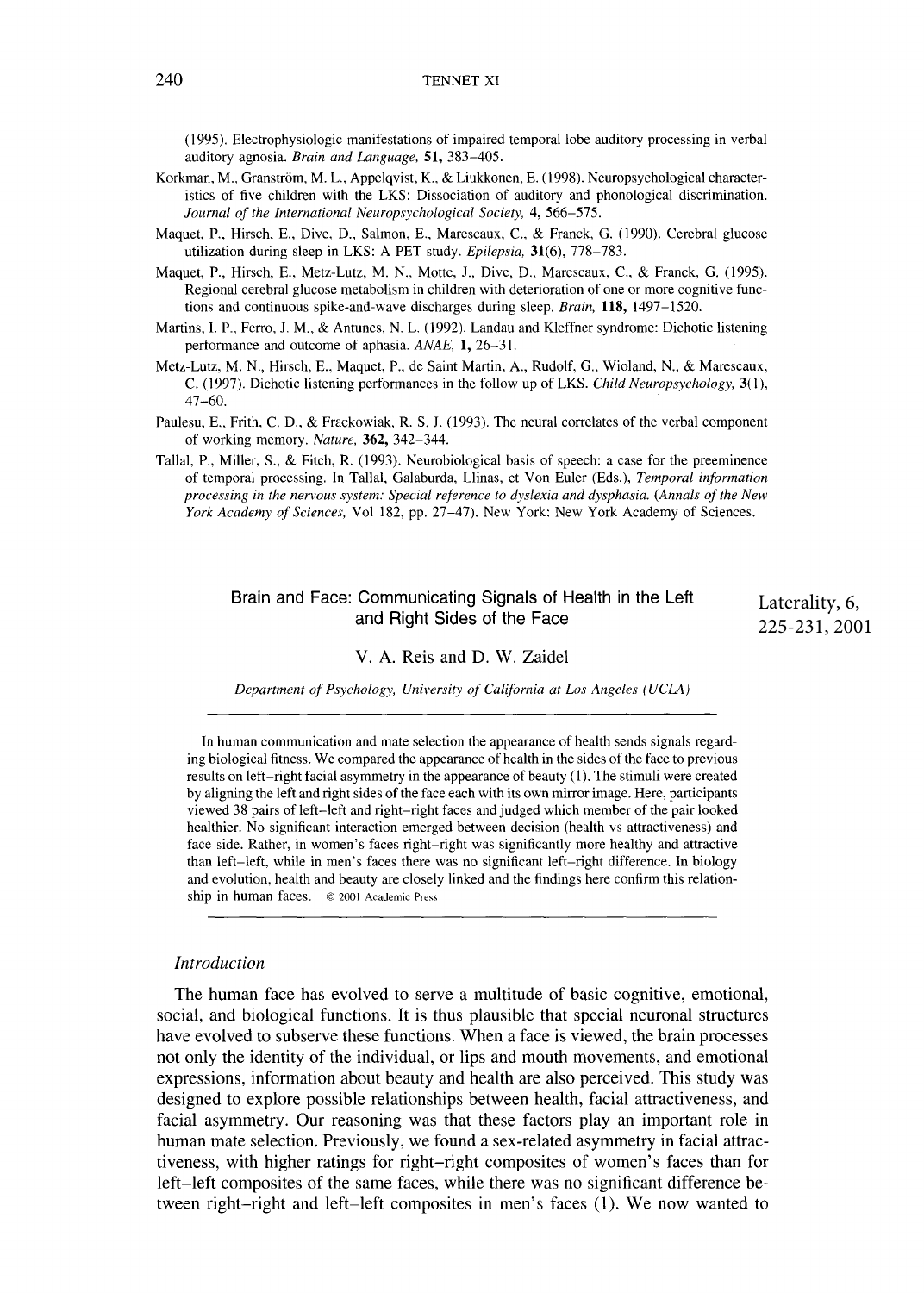determine if the same sex-related asymmetry applies to perception of health in the identical composites.

Whether there is a relationship between beauty preferences and the perception of health in human faces as a function of brain asymmetry has not yet been investigated. Elaborate strategies within the animal kingdom to analyze the health of a potential mate have been repeatedly noted (e.g., 2). For example, consider the case of the peacock and the peahen. The peacock, like many other birds, has evolved to have a particularly long tail which, at first glance, does not appear to have any functional purpose. In fact, the peacock's tail is representative of secondary sexual characteristics. As Darwin noted regarding many species of birds, spectacular colors, feather modifications, and displays have no use in foraging, flying, or nest building. The answer most likely lies in mate selection consideration since research by evolutionary biologists suggests that secondary sexual characteristics are a reliable indicator of health quality (3). Folstad and Karter (4) and Wedekind (5) independently found that a link between parasite resistance and secondary sexual characteristics exists because sex hormones, especially testosterone, lower immunocompetence. So when the peahen is selecting a mate, she judges the size of the tail as well as the color and sheen of the peacock's feathers. Ideally, if these are not just so, she will not mate with that particular peacock. In other words, the peahen is using secondary sexual characteristics to assess the health of her potential mates (e.g., strong, healthy, agile, parasite resistant). Even though the peacock's tail does not enhance his ability to fly, it does increase his chances of reproductive success (everything else being equal). However, how the human brain assesses health in faces is not understood. In the present study, we were concerned with the link between facial beauty and health in the face of the observed and the mind of the observer.

There is paucity of data and discussion on how people perceive the health of others, whether in their faces or bodies. There is a small amount of literature which indicates that people sporting a tan are considered to be healthier than those who are pale (6, 7). In the only published study which directly addressed the relationship between facial attractiveness and health, Kalick et al. (8) found that ratings of adolescent facial attractiveness were not related to adolescent health during adolescence or later in life. The researchers also found that when comparing medical ratings of health to ratings made by participants, those who were relatively more attractive were mistakenly rated as healthier by the participants. Interestingly, when the researchers controlled for attractiveness, the correlation between actual health and perceived health increased implying that attractiveness may have been suppressing the accurate recognition of health.

In order to better understand the present experiment, one should have a basic understanding of what facial asymmetry means. Facial asymmetry, as referred to by other researchers, refers to the fact that the human face (women and men) is not morphologically symmetrical. This trait is not deemed to be pathological; rather, it is considered to be normal. Support for this comes from the fact that other methods in which actual morphological measurements of human faces were conducted revealed only relative asymmetry and no perfect symmetry of faces (9-12).

One important tool for studying the relationship between facial beauty and the brain of the perceiver has been right-right and left-left facial composites. These composites are created by manipulating photos that have been digitized on a computer so that each facial half and its mirror image are combined to produce a natural looking face, hence left-left and right-fight. D. Zaidel has used this technique profitably to study the question of left-right organization of beauty in the human face and found asymmetry particularly in faces of women (1). The right side of women's faces was preferred over the left but no such difference was demonstrated in men's faces. These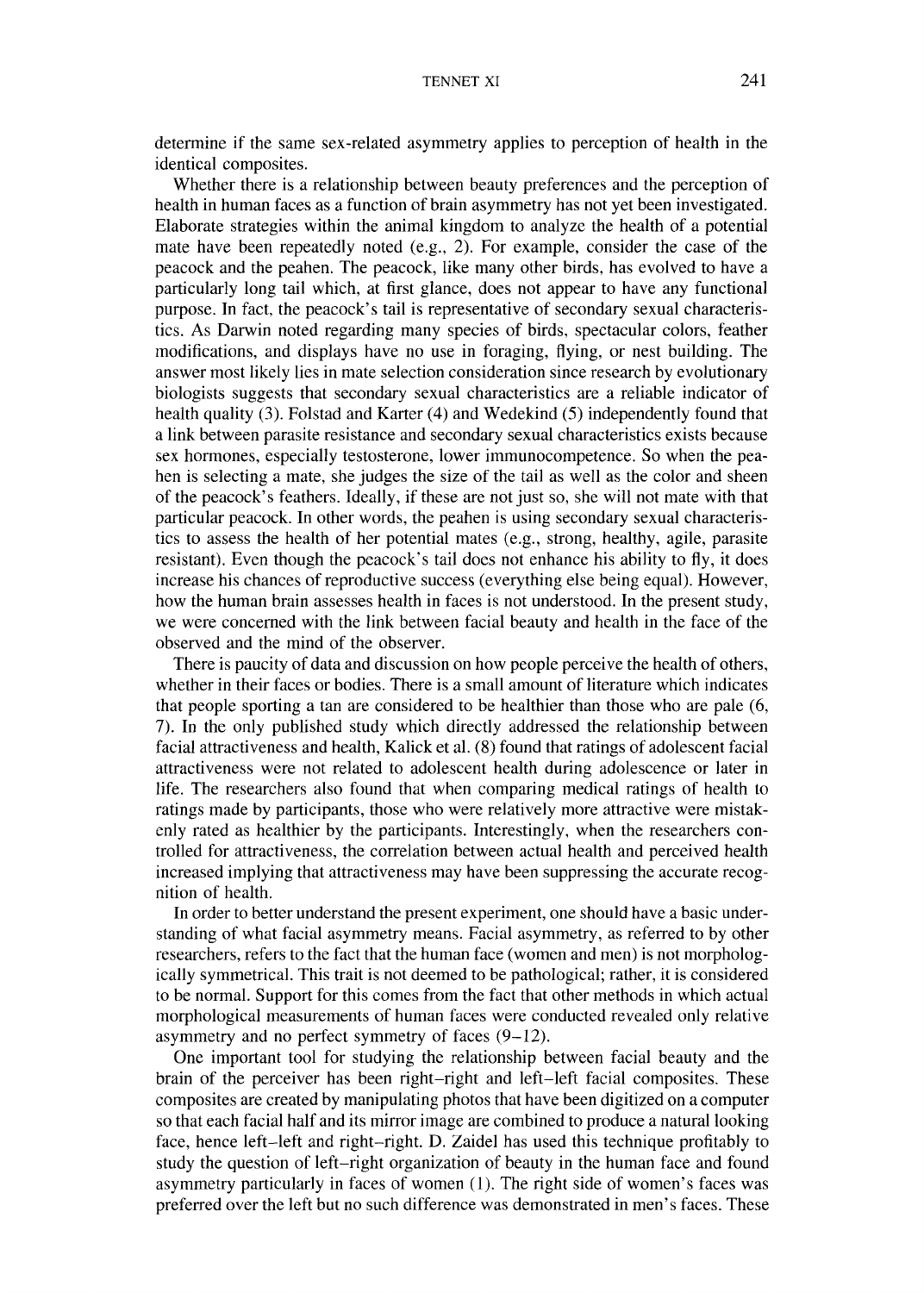findings are consistent with prior research which indicated that the right side of women's faces in painted portraits is preferred over the left side while there is no leftright preference for men's faces in painted portraits (13).

In the present study we extended the investigation of facial asymmetry to the perception of health. We have used the identical facial stimuli used previously in the attractiveness study.

# $Methods$

*Participants.* Twenty-four right-handed undergraduate students (12 females, 12 males) enrolled in introductory psychology courses volunteered to participate in the experiment in exchange for partial course credit.

*Materials.* The stimuli were 38 pairs of faces (21 women, 17 men) consisting of left-left and right-right composites from previous experiments (1). Each face composite was created on a Macintosh computer from a head-on, symmetrically lit face, by aligning each facial half with its own mirror image, hence left-left and rightright.

*Procedures.* A trial consisted of viewing a pair of faces side-by-side on a Macintosh computer screen, left-left and right-right of the same individual, for 10 s. The task for each participant was to decide which member of the pair appeared healthier, or else there was no difference ("same" response). Women's and men's faces were intermixed within the series of 38 consecutive trials, and the laterality of the facial composite on the computer screen was counterbalanced within each face sex.

#### *Results*

The frequency of selecting the left-left or right-right was determined for each stimulus face across all the participants. Then, the data for the health judgments were compared to the attractiveness judgments from the previously published study (1) with two separate ANOVAs, one applied to women's faces and one to men's faces. Each repeated measures ANOVA had one between-subjects factor of Decision (healthy, attractive) and a within subject's factor of Side (left-left, right-right). The results of the ANOVA for either women's or men's faces revealed that the Decision  $\times$  Side interaction was not significant ( $p > .85$ ). For women's faces there was a significant main effect for Decision ( $F(1, 19) = 7.27$ ,  $p < .01$ ) reflecting the higher ratings for health compared to attractiveness, regardless of Side, and a significant main effect for Side ( $F(1, 20) = 6.84$ ,  $p < .01$ ), reflecting the fact that right-right received significantly higher ratings than left-left, regardless of Decision. On the other hand, for men's faces there was only a significant main effect for Decision  $(F(1, 16) = 9.12, p < .008)$ , reflecting higher rating for health than for attractiveness, regardless of side. There was no significant main effect for Side. Figure 1 illustrates the findings.

#### *Discussion*

It is important to note that the identical set of faces used to obtain judgment of health here was also used for the attractiveness judgment previously (1). Thus, the present results support the existence of sex-related, left-right asymmetry in human faces and they add strength to the theory that appearance of attractiveness and health are linked in the face of the observed and the mind of the observer. Evolutionary biology theory has maintained that with animals, attraction is closely linked to health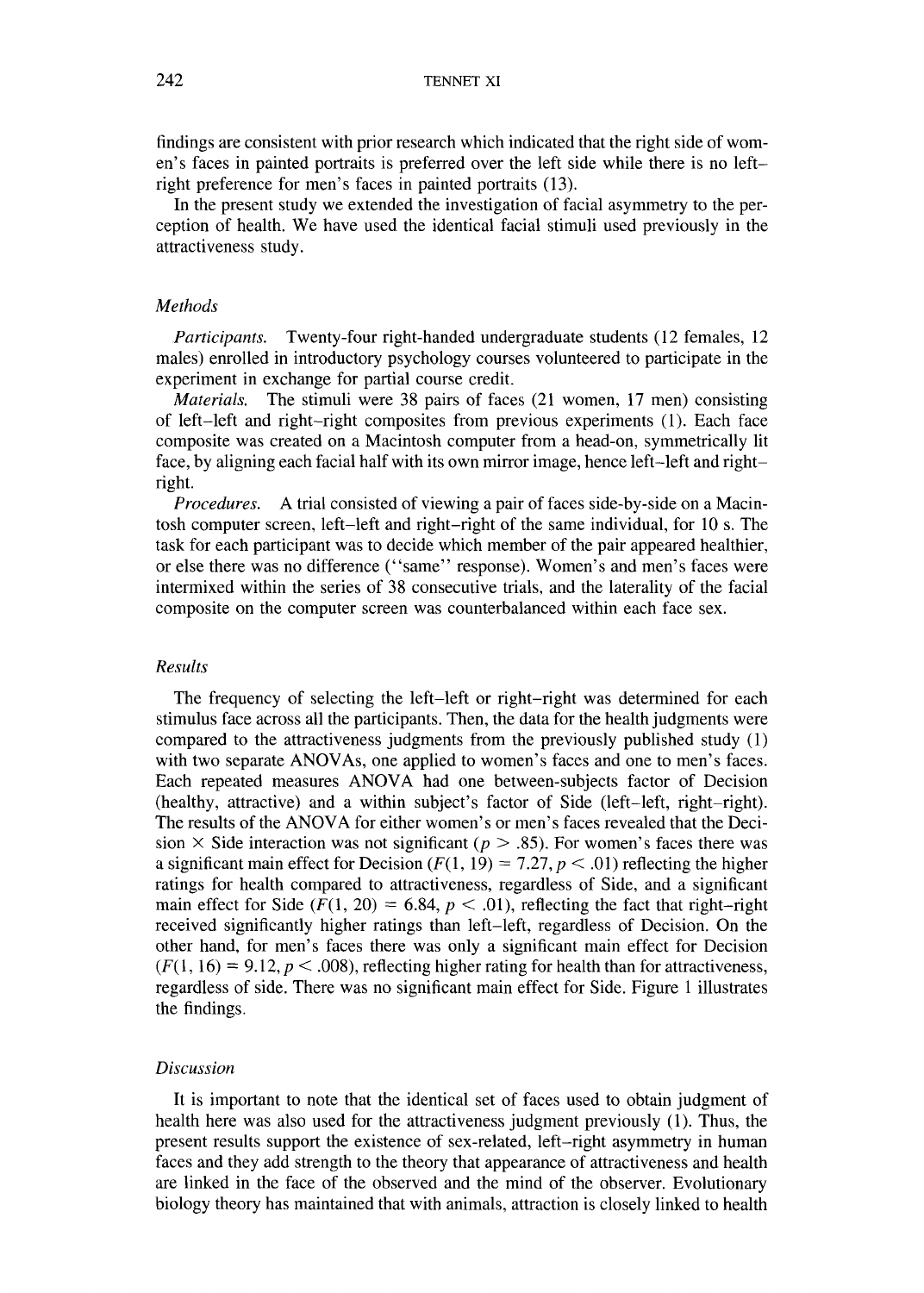

of the potential mate in order to ensure survival of offspring. We would expect the same principal to apply in humans as well.

Our hypothesis was that health and attractiveness are closely related and thus the right side of women's faces would be judged significantly healthier than the left side. Along the same lines, we also predicted that we would not find a preference for either side of men's faces. Not only did the results confirm our hypotheses, they also reflected the previous findings of Zaidel et al. (1) regarding the sex-related face attractiveness.

Moreover, cues for health embedded within normal facial asymmetry may be related to functional asymmetry in the brain. This would make sense from an evolutionary standpoint: If attractiveness is associated with health (be it honestly or otherwise), then those who display attractiveness will have a selective advantage. This will only work evolutionary well in the long run, however, if those perceiving these cues have evolved sufficient brain strategies for reliable detection of honestly correlated indicators of health.

The present findings also support previous research in social psychology which indicates that attractiveness is associated with such positive qualities as health and honesty. The results of the Kalick's study (8), to use an example, indicated that attractiveness may actually hinder accurate estimates of health. These differences in design underscore the need for more research to better understand how health is perceived by others and whether or not attractiveness is truly a reliable indicator of health in humans.

### **REFERENCES**

Zaidel, D. W., Chen, A. C., & German, C. (1995). She is not a beauty even when she smiles: Possible evolutionary basis for a relationship between facial attractiveness and hemispheric specialization. *Neuropsychologia,* 33, 649-655.